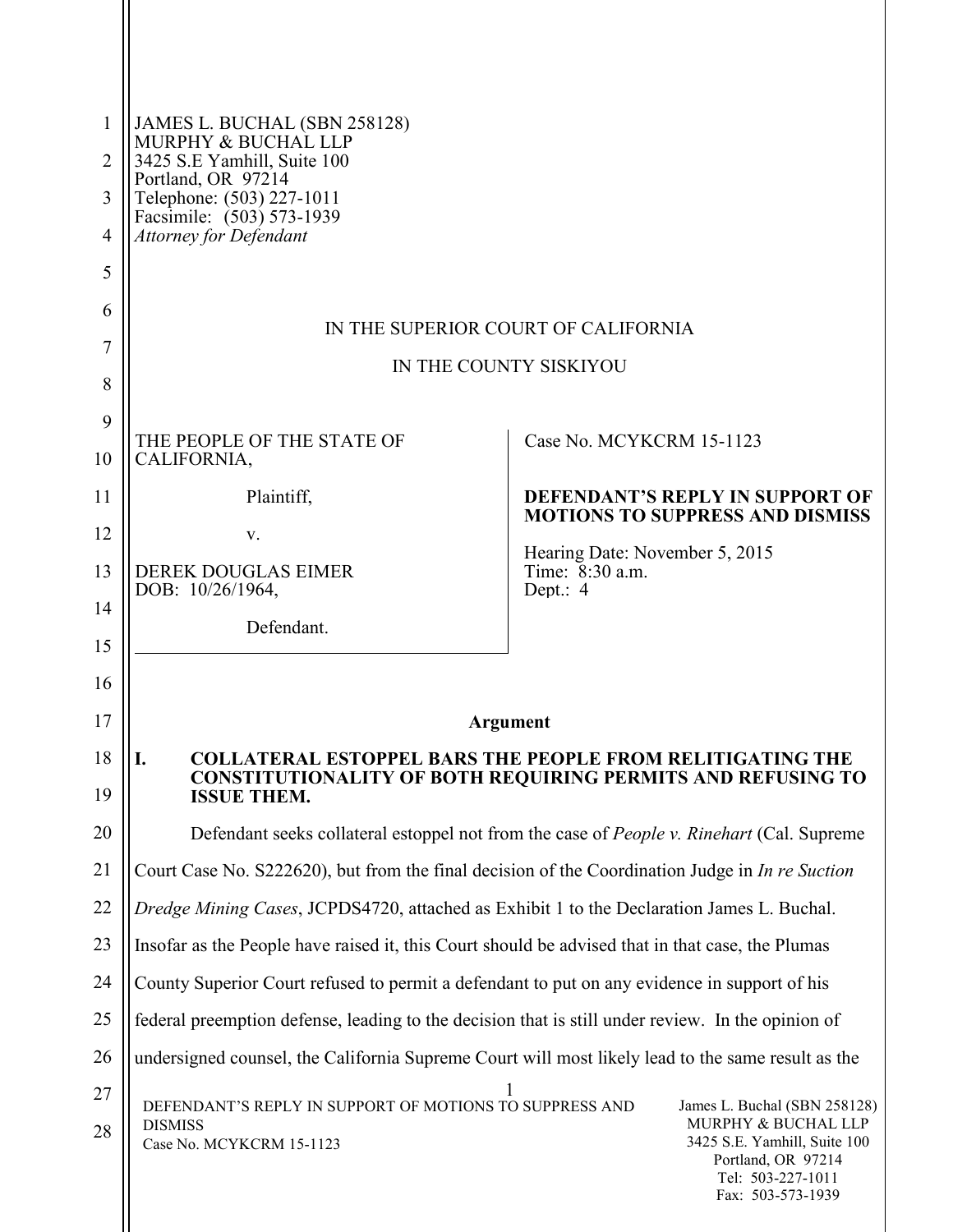1 2 3 Coordination Judge reached: one needs no trial on disputed issues of fact to determine that stopping a longstanding permit program that had authorized suction dredging on federal lands unconstitutionally interferes with the federal purpose of developing mineral resources.

The People cite a number of cases which would bar the People from using collateral estoppel to find defendants guilty, none of which are controlling here. *Beets v. County of Los Angeles*, 200 Cal.App.4th 916 (2011) involved two criminals stealing a car, one of whom was shot dead. The dead criminal's parents sued for excessive force; the officers could not use collateral estoppel from issues in the criminal case against the surviving criminal to forestall a civil action against them. *People v. Superior Court*, 48 Cal.4th 1 (2010), again involves use of findings in a criminal case against one defendant in the criminal trial of another defendant. The Supreme Court's rule arises from concerns over "inconsistent jury verdicts", and thus the Supreme Court holds that "a verdict regarding one defendant has no effect on the trial of a different defendant". *Id.* at 5.

This is a different case. We merely ask the Court to recognize that the State of California has had a full and fair opportunity in protracted and complex civil proceedings to argue the constitutionality of requiring permits to mine on federal land and then categorically denying them, and it is not efficient to permit the State to try that issue all over again in misdemeanor criminal proceedings.

18

4

5

6

7

8

9

10

11

12

13

14

15

16

17

19

26

## **II. SUPPRESSION IS APPROPRIATE WHERE, AS HERE, THERE WAS NO PROBABLE CAUSE TO ARREST.**

20 21 22 23 24 25 The People concede that any arrest must be supported by probable cause, both under the Constitution and Penal Code  $\S 836(a)(1)$  (permitting arrests without a warrant where "[t]he officer has probable cause to believe that the person to be arrested has committed a public offense in the officer's presence"). There can be no probable cause to arrest because the criminal statute upon which Defendant stands charged—mining without the permit the State refuses to issue—is not a constitutional exercise of the State's regulatory power.

2 DEFENDANT'S REPLY IN SUPPORT OF MOTIONS TO SUPPRESS AND DISMISS Case No. MCYKCRM 15-1123 27 28

James L. Buchal (SBN 258128) MURPHY & BUCHAL LLP 3425 S.E. Yamhill, Suite 100 Portland, OR 97214 Tel: 503-227-1011 Fax: 503-573-1939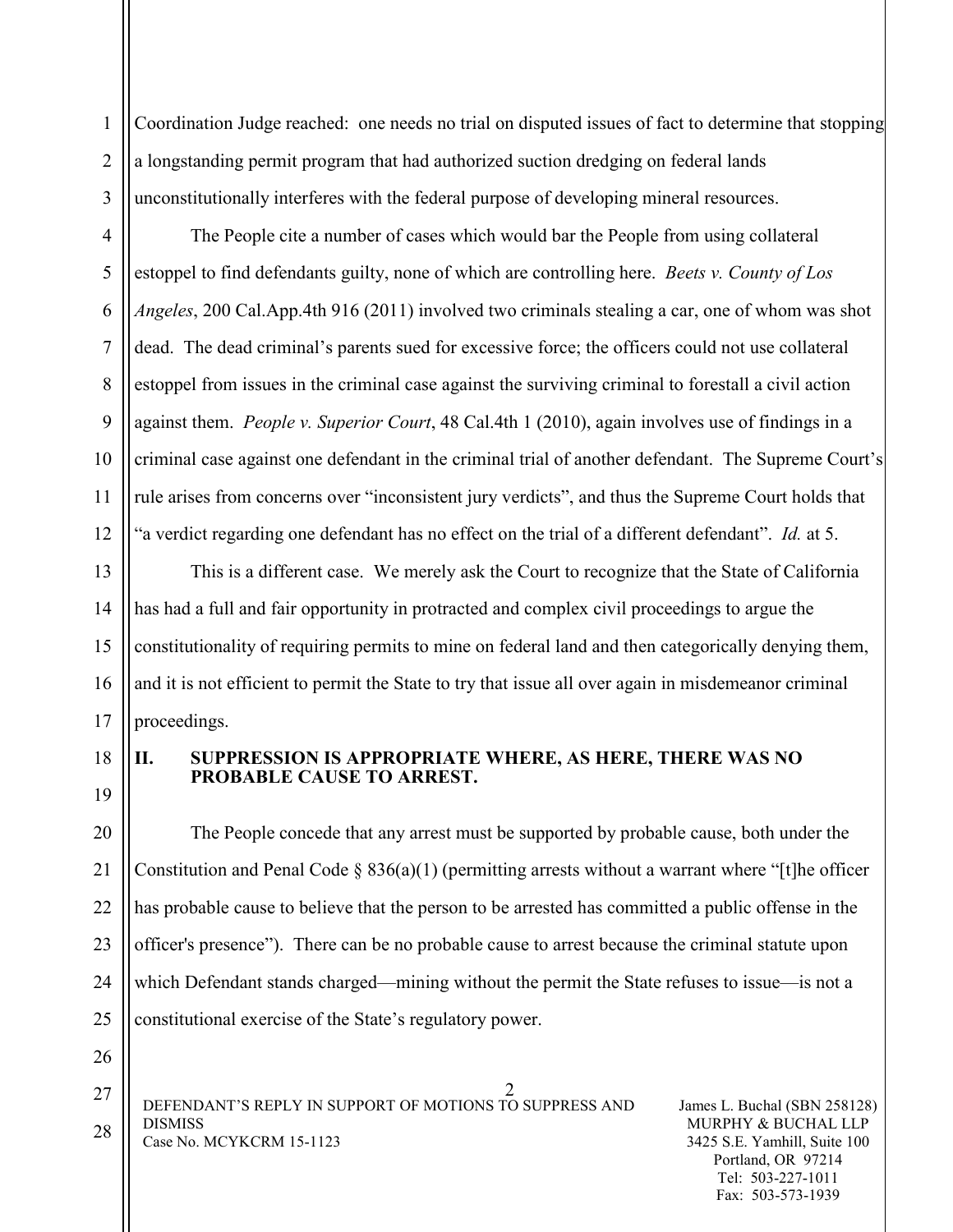4 6 The People do not distinguish *Jennings v. Superior Court*, 104 Cal.App.3d 50, 58 (1980), which squarely holds that evidence arising from the arrest for violation of an unconstitutional law must be suppressed. To the extent that the People imply that Proposition 8 overruled *Jennings*, they are wrong. That is so because the very cases cited by the People confirm that even in arrests authorized by  $\S 836(a)(1)$ —for misdemeanor offenses committed in the presence of the officer—the exclusion of evidence is still appropriate if "federally compelled". *People v. Donaldson*, 36 Cal.App.4th 532, 537 (1995).

8 9 10 11 12 13 14 15 As *People v. McNeil*, 96 Cal.App.4th 1302 (2002) makes clear, the requirement that evidence arising from arrest for violation of an unconstitutional rule be suppressed is federally compelled by the Fourth Amendment. In that case, drug evidence was suppressed because it was found during the arrest for violation of an unconstitutional loitering-type ordinance. Here the arresting officers were part and parcel of an unconstitutional State scheme to harass the hardworking suction dredge miners in Siskiyou County, in violation of federal law, operating through the Supremacy Clause of the U.S. Constitution. By contrast, in *Atwater v. City of Lago Vista*, 532 U.S. 318 (2001), "neither party disputed that [the officer] had probable cause to arrest". *Id*. at 325.

16 17 18 19 20 21 22 23 24 25 The People thus miss the point when saying that "[t]here is no evidence to suppress because Warden Cervelli witnessed a crime being committed in his presence" (People's Opp. at 5.) Warden Cervelli's (and other observations) are to be suppressed because no crime was committed in his presence as a matter of law. It has long been established that Penal Code § 1538.5 permits a movant to "to suppress as evidence not only any tangible physical object, but also any other evidence obtained in violation of the Fourth Amendment, including things which have no physical form or substance"—including an officer's observations. *Kirby v. Superior Court*, 8 Cal.App.3d 591 (2d Dist. 1970). /// ///

26

///

1

2

3

5

7

3 DEFENDANT'S REPLY IN SUPPORT OF MOTIONS TO SUPPRESS AND DISMISS Case No. MCYKCRM 15-1123 27 28

James L. Buchal (SBN 258128) MURPHY & BUCHAL LLP 3425 S.E. Yamhill, Suite 100 Portland, OR 97214 Tel: 503-227-1011 Fax: 503-573-1939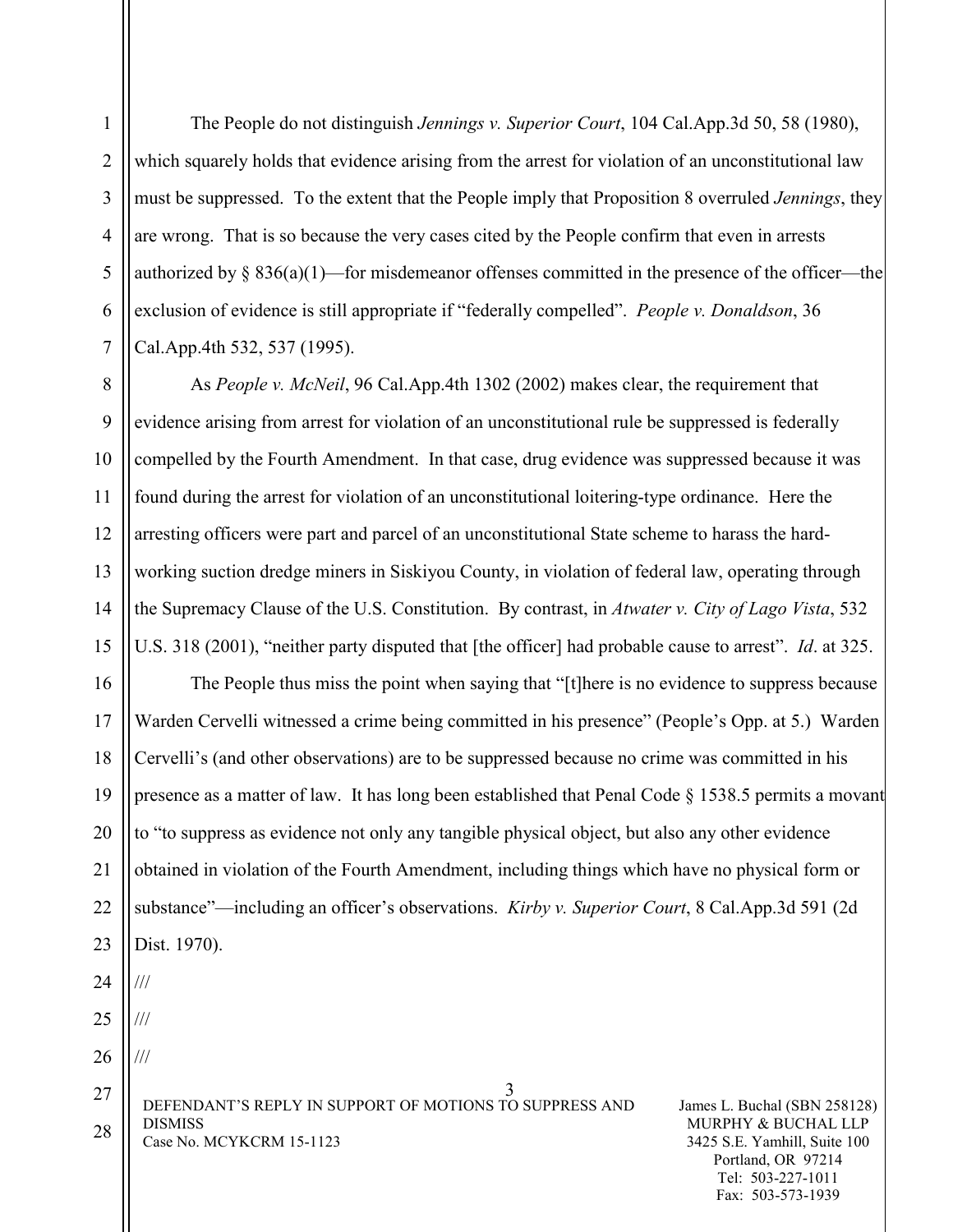| $\mathbf{1}$   | Ш.<br>THE PEOPLE DO NOT TAKE ISSUE WITH THE DEMURRER.                                                                                                                                                                                                        |  |  |
|----------------|--------------------------------------------------------------------------------------------------------------------------------------------------------------------------------------------------------------------------------------------------------------|--|--|
| $\overline{2}$ | The responsive pleadings filed by the People do not defend the constitutionality of the                                                                                                                                                                      |  |  |
| 3              | State's scheme of requiring a permit and refusing to issue one. Defendant should not be prosecuted                                                                                                                                                           |  |  |
| $\overline{4}$ | for violation of an unconstitutional regulatory scheme.                                                                                                                                                                                                      |  |  |
| 5              | Conclusion                                                                                                                                                                                                                                                   |  |  |
| 6              | Whether by demurrer, or motion to dismiss, or simply in the interests of justice, these                                                                                                                                                                      |  |  |
| $\tau$         | proceedings should terminate now in favor of Defendant.                                                                                                                                                                                                      |  |  |
| 8              | Dated: November 2, 2015.                                                                                                                                                                                                                                     |  |  |
| 9              |                                                                                                                                                                                                                                                              |  |  |
| 10             |                                                                                                                                                                                                                                                              |  |  |
| 11             | James L. Buchal<br>MURPHY & BUCHAL LLP                                                                                                                                                                                                                       |  |  |
| 12             | <b>Attorney for Defendant</b>                                                                                                                                                                                                                                |  |  |
| 13             |                                                                                                                                                                                                                                                              |  |  |
| 14             |                                                                                                                                                                                                                                                              |  |  |
| 15             |                                                                                                                                                                                                                                                              |  |  |
| 16             |                                                                                                                                                                                                                                                              |  |  |
| 17             |                                                                                                                                                                                                                                                              |  |  |
| 18             |                                                                                                                                                                                                                                                              |  |  |
| 19             |                                                                                                                                                                                                                                                              |  |  |
| 20             |                                                                                                                                                                                                                                                              |  |  |
| 21             |                                                                                                                                                                                                                                                              |  |  |
| 22<br>23       |                                                                                                                                                                                                                                                              |  |  |
| 24             |                                                                                                                                                                                                                                                              |  |  |
| 25             |                                                                                                                                                                                                                                                              |  |  |
| 26             |                                                                                                                                                                                                                                                              |  |  |
| 27             | 4                                                                                                                                                                                                                                                            |  |  |
| 28             | DEFENDANT'S REPLY IN SUPPORT OF MOTIONS TO SUPPRESS AND<br>James L. Buchal (SBN 258128)<br>MURPHY & BUCHAL LLP<br><b>DISMISS</b><br>Case No. MCYKCRM 15-1123<br>3425 S.E. Yamhill, Suite 100<br>Portland, OR 97214<br>Tel: 503-227-1011<br>Fax: 503-573-1939 |  |  |